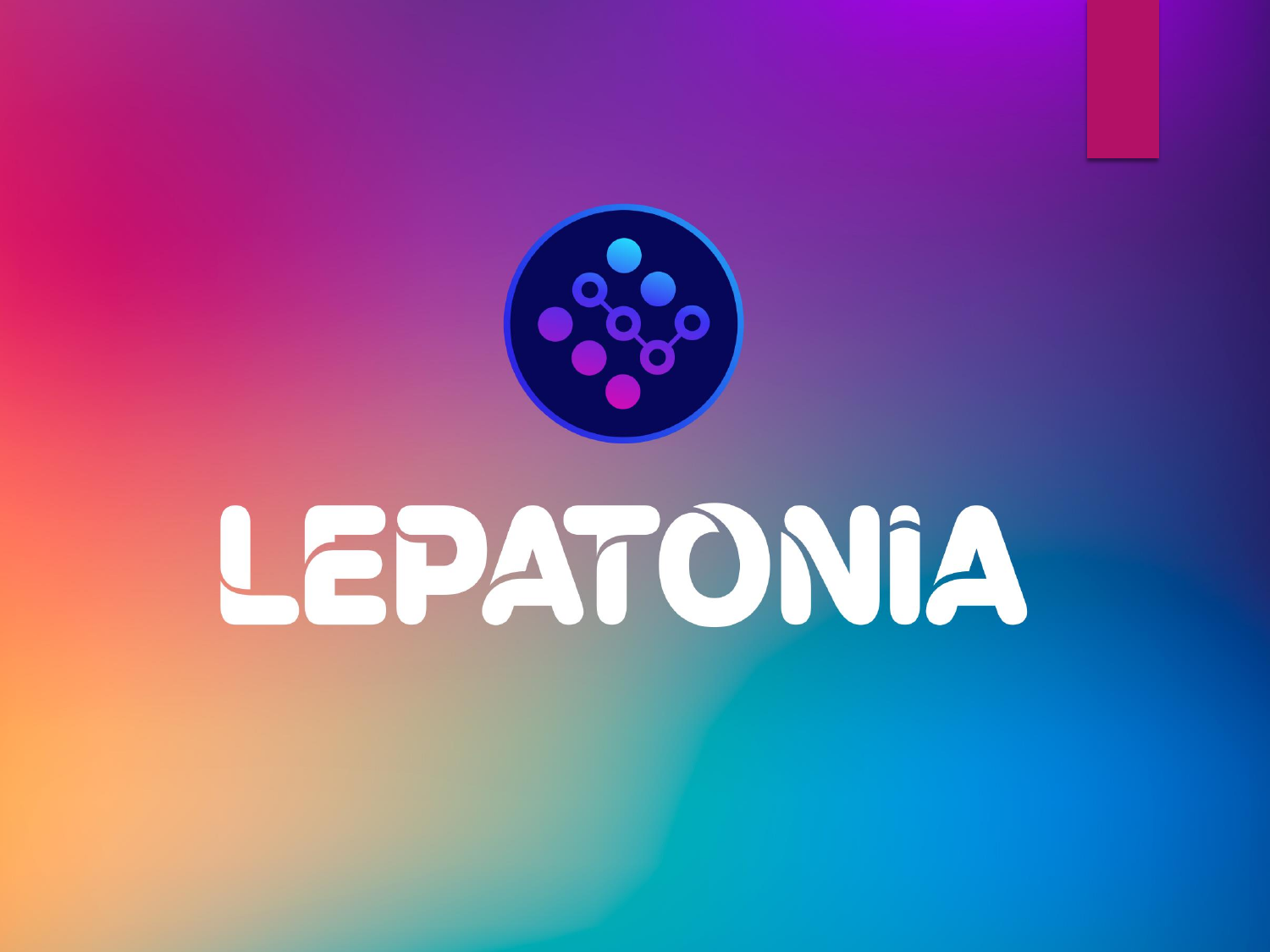## **WHAT IS THE LEPATONIA?**



LEPATONIA is a HYPER-Deflationary Community DeFi Coin focused on creating opportunitiesthrough innovativeDecentralized financial tools.It aims to reach large masses in the crypto exchange, whose users are increasing day by day, to create a large community and to enter important markets such as Metaverse and NFT, which are the first steps of the digitalized world with this community, to keep up with technology and the modern world.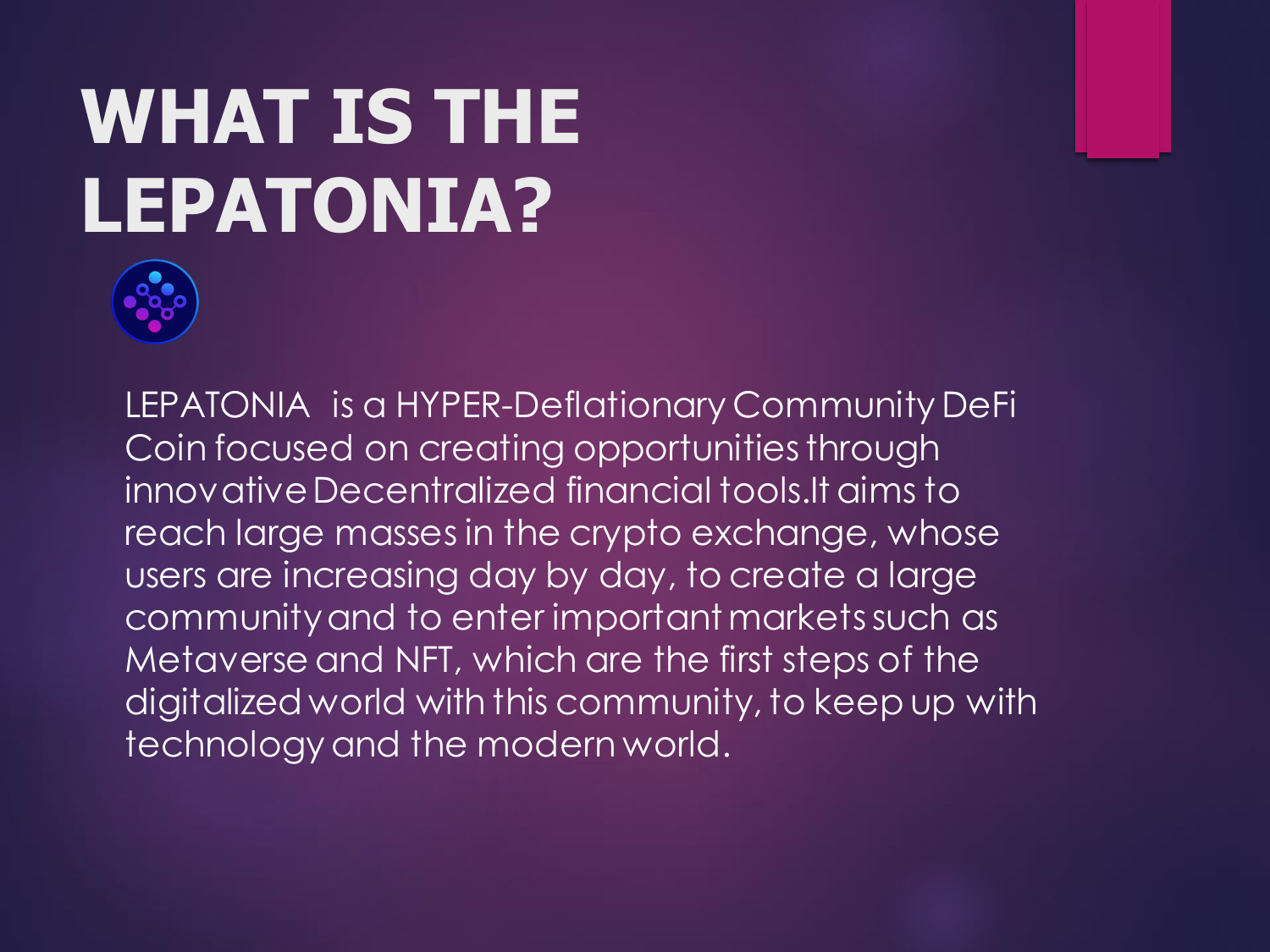## **WHAT ARE OUR GOALS?**

Lepatonia is a token built on a win-win system.

Thanks to our large marketing network, we will be working to increase the value of the token day by day by reaching wider audiences.

Thanks to our social media team, we aim to bring new members to the community by frequently promoting and advertising on important platforms such as Telegram, Twitter, Reddit..

One of the our biggest goals are to show up in important markets such as Metaverse and NFT and to prioritize valuable members of our community.

Our biggest goal is to have a permanent place in the crypto exchange.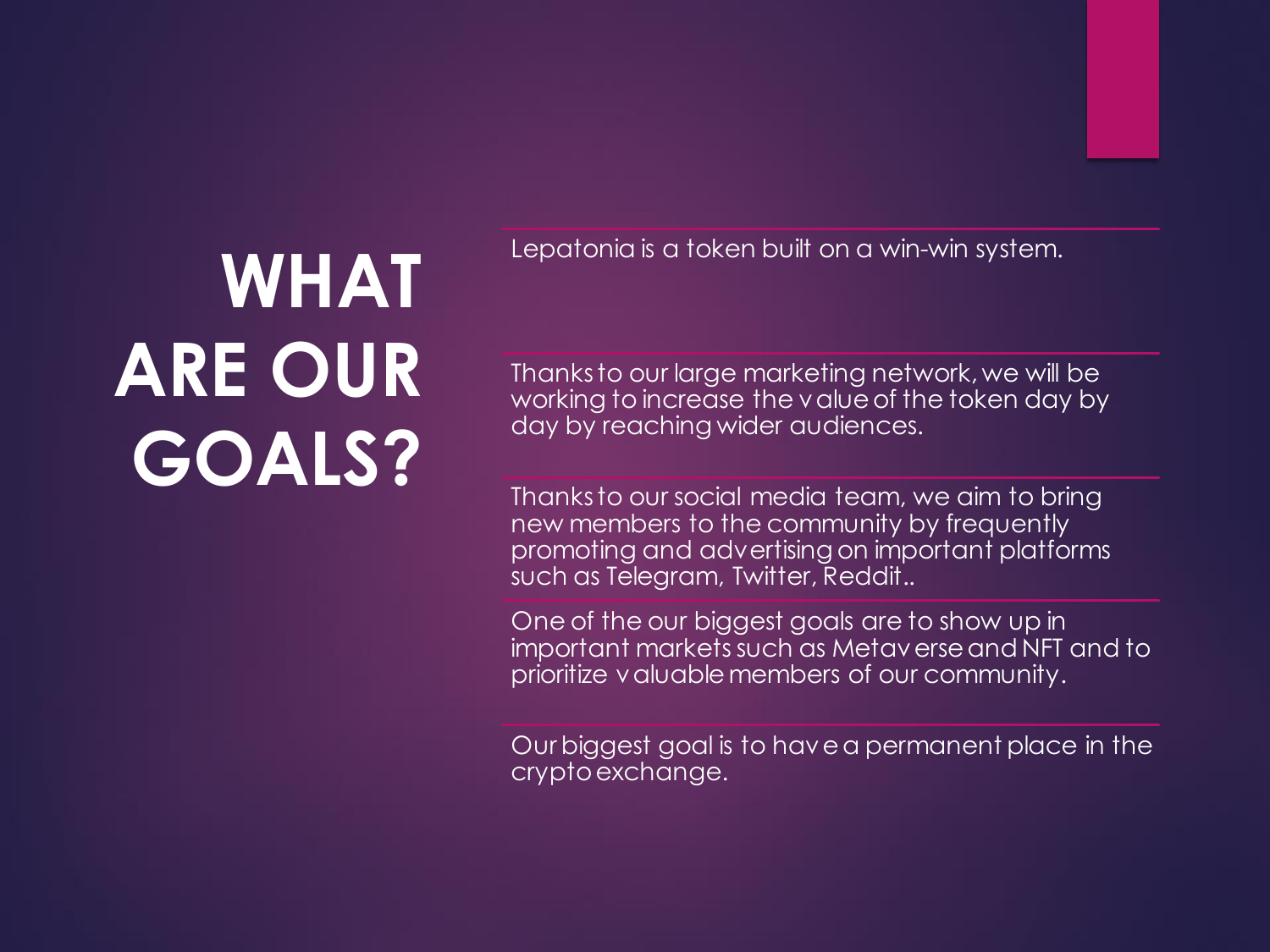#### **WHAT DOES IT OFFER TO ITS USERS?**

The primary goal of Lepatonia is to bring in the members of the community.

Taxes from purchases and sales will be used to expand the community.

Thanks to the Reflect Holders feature, free tokens will be distributed to users in every purchase and sale transaction.

An important part of the tax cuts will be distributed to users under the name of charity by drawing lots, thus the growth of the community will be ensured.

In the future, Metaverse and NFT markets will be entered with the growing community and priority will be given to Lepatonia community members.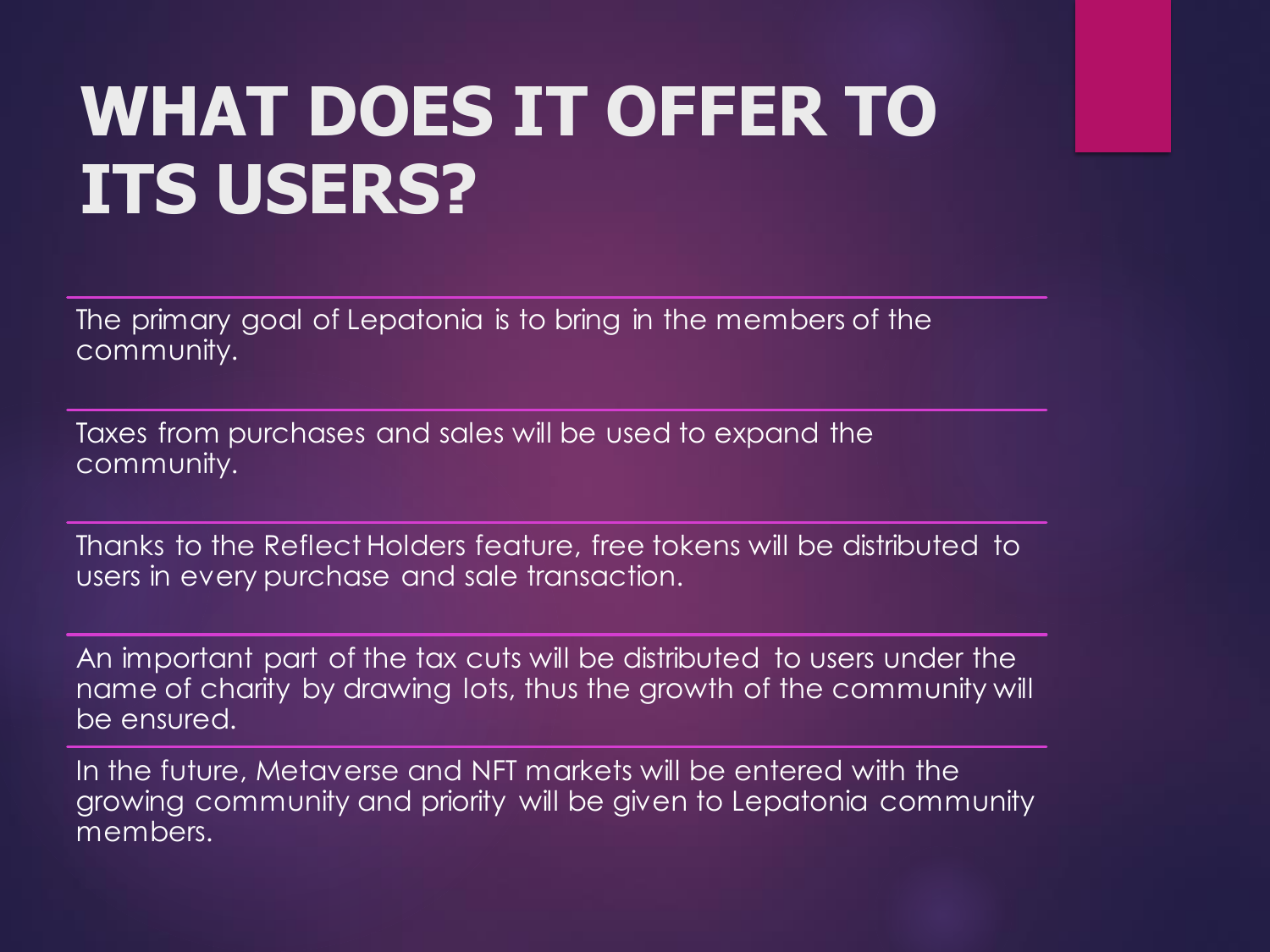### **ROAD MAP**

#### **>> PHASE 1 <<**

- **Market Research**
- **EXECUTE:** Token Creation
- Website Development
- Whitepaper Release
- **EXECONDUCTER** Contract Reliability was tested
	- **>> PHASE 2 <<**
- $\blacktriangleright$  Fairlaunch
- ▶ PancakeSwap (V2) listing
- Start of our continuous marketing campaign
- **EXEC** CoinGecko listing
- **Airdropevents** 
	- **>> PHASE 3 <<**
- **International Charity Events**
- Reaching 5k members on Telegram
- Reaching 5k members on Twitter
- **EXECO:** Coinmarket cap listing
- Donate a total of 10k Sapling
- **Airdrop Events**

#### **>> PHASE 4 <<**

- **LOTERY & STAKING LAUNCH**
- Donate a total of 10k Sapling
- Reaching 20k members on Telegram
- Reaching 10k members on Twitter
- **EX** CEX and other DEX listings